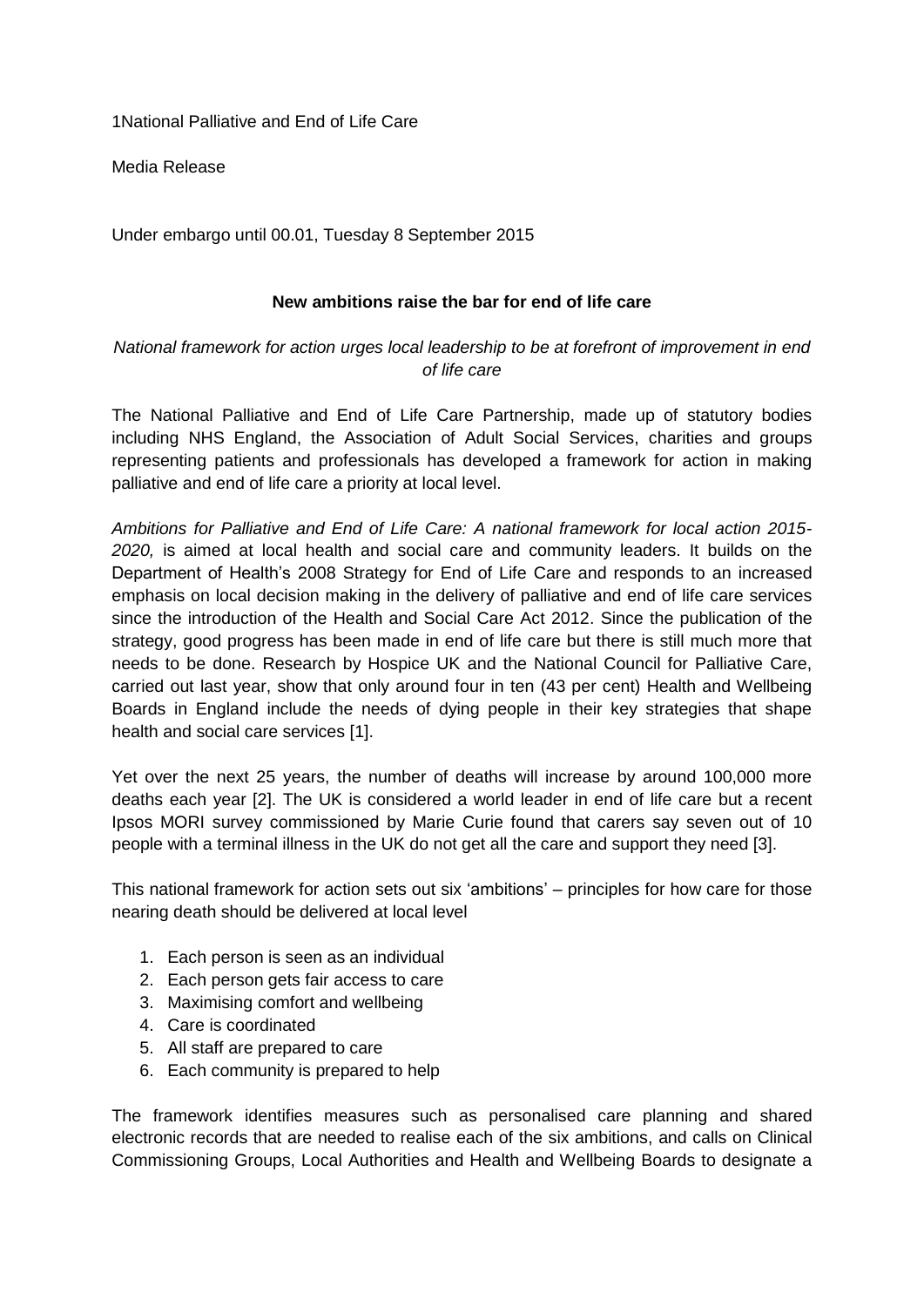lead organisation on palliative and end of life care and to work collaboratively to bring people together to publish local action plans based on population based needs assessments.

The partnership of organisations with responsibility for end of life care, including NHS England, Public Health England, CQC, Marie Curie, the National Council for Palliative Care, Macmillan Cancer Support, Sue Ryder, Hospice UK, Together for Short Lives, and groups representing patients and professionals such as the Association of Adult Social Services, the Patients Association and the Royal Colleges of Nursing, GPs and Physicians, are committed to support a drive in improvement of care for people of all ages, babies, children, young people and adults', and in all social settings, to monitor progress and influencing change.

-Ends-

Quotes from members of the partnership steering group:

Prof Bee Wee, National Clinical Director for End of Life Care, **NHS England** said: "This framework represents a shared vision for the quality of care that people should expect to receive towards the end of their lives, and a shared commitment to help local decision makers, service providers and people to improve the services in their area."

Dr Jane Collins, Chief Executive, **Marie Curie** and Co-chair of the National Partnership for End of Life Care said: "We welcome the development of these Ambitions for End of Life Care. While much progress has been made since the 2008 End of Life Care Strategy, more needs to be done and particularly in service delivery at local level. This document provides us with a new opportunity to support local leaders of health and social care services to implement what is needed to improve end of life care for everyone. We also welcome the commitment of our partners in the National Partnership for Palliative and End of Life Care to continue to work together to influence change. Marie Curie provides care and support for people living with a terminal illness and their families in their own homes or in one of our nine hospices across the UK. We are committed to working with our NHS partners at local level ensure that this framework's ambitions are realised."

John Powell, Policy Lead for End of Life Care, **Association of Adult Social Services** said: "The role of social care in delivering the Ambitions locally is essential to ensuring that personalised support plans for people with palliative and end of life care needs are in place. Putting people at the centre of their support planning is key to getting things right and I am delighted that ADASS is a partner in developing and promoting these Ambitions and this will allow social care to play its part in improving outcomes for people approaching their end of life."

Claire Henry, Chief Executive of the **National Council for Palliative Care** said: "Just as it's often said that it takes a village to raise a child, it takes communities working together to ensure that people who are dying receive the care and support that is right for them. That's why we welcome the ambitions set out in this document and the commitment to partnership working that runs throughout it. We very much hope this leads to strong and sustained national and local leadership and action, so that end of life care is made universally available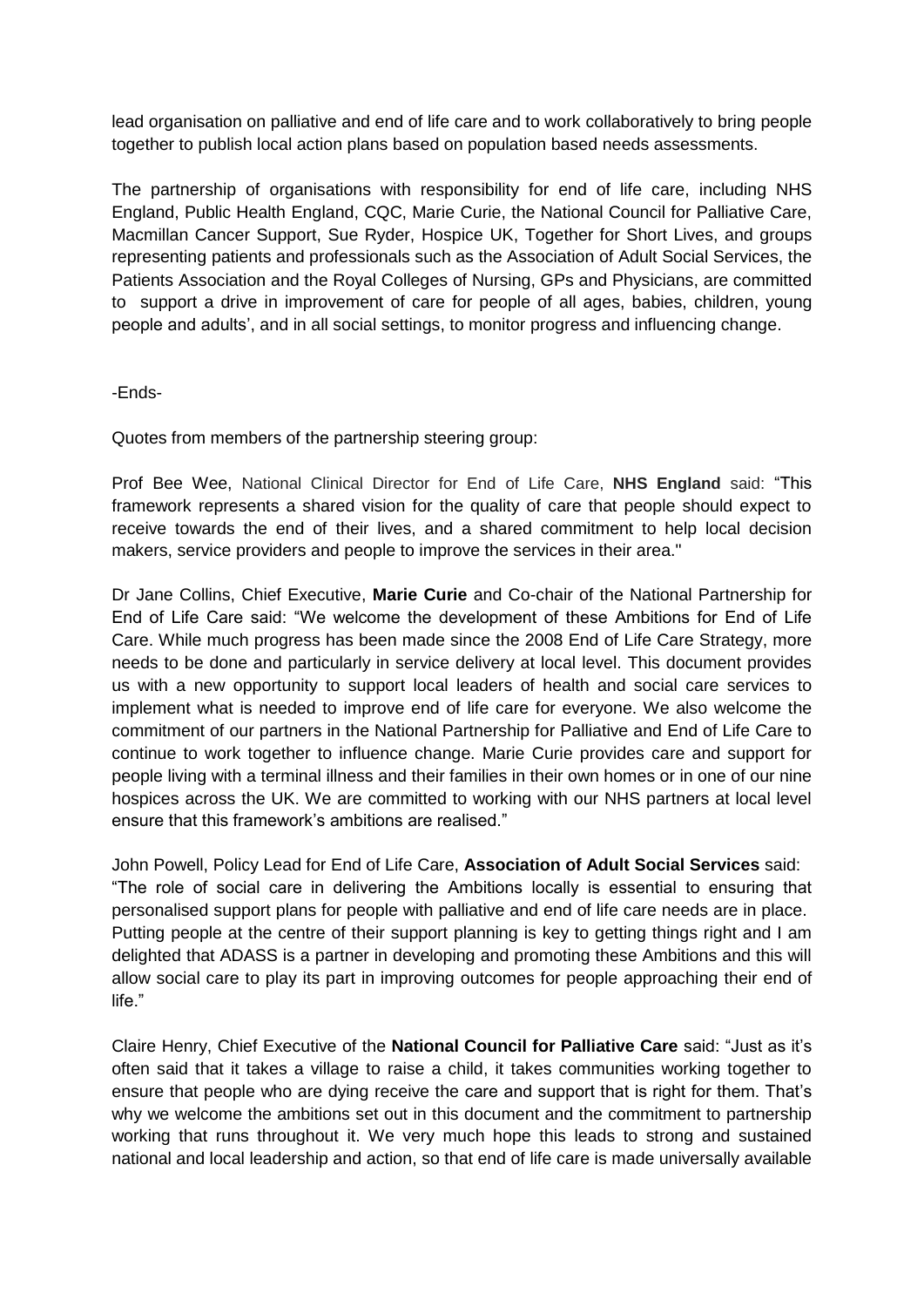for everyone, wherever they live, whatever their diagnosis, wherever they choose to be cared for, and whenever they need it."

Adrienne Betteley, End of Life Care Programme Lead at **Macmillan Cancer Support** said: "This welcome document gives clarity to what good end of life care looks like, as well as who is responsible for ensuring everyone is enabled to die in a place and manner of their choice. Too often people with cancer at the end of life tell us they aren't able to access support they so badly need, resulting in expensive emergency hospital admissions, and ultimately a lack of choice for people at an incredibly important time. It is now vital that these important steps become more than just ambitions and that they are fully adopted and implemented so that we can ensure consistent access to high quality palliative and end of life care."

Commenting on *Ambitions for Palliative and End of Life Care* Professor Edward Baker, deputy chief inspector of hospitals, said: "The **Care Quality Commission** welcomes the ethos of the Ambitions that a person's care in the last stage of their life should be as good as it can be.

"Our role is to inspect the quality of end of life care services. We know from our inspections so far there are services that are providing good and outstanding care for people at the end of their lives across hospitals, care homes and hospices. However, there are many services that are not delivering this. The priority now must be for services in all areas to adopt the Ambitions and take action to ensure that services are consistently of high quality.

"Where people are cared for – whether that is in a hospital, a nursing home, in a hospice or in a person's own home – should not matter. What is important is that the person is able to access co-ordinated and individual care based on their needs, delivered with compassion and sensitivity by caring health and care professionals and that there is regular and effective communication between staff and the dying person and their family.

"Our upcoming thematic review will look at the inequalities and variation of care, particularly examining why certain groups of people have less than positive experiences.

"We are committed to ensuring the quality of end of life care continues to improve across all the services that we inspect."

Commenting on the new national framework – Ambitions for Palliative and End of Life Care - Jonathan Ellis, Director of Policy and Advocacy at **Hospice UK**, said:

"This welcome, new national framework sets out a clear vision to leaders of local services about what needs to be in place for the provision of high quality end of life care.

"We hope these ambitions will provide fresh impetus for change and galvanise leaders of health and care services to take active steps to improve end of life care for all. This urgently needs to happen if more terminally ill people are to have more choice about where they receive care and so they receive support that is right for their needs.

"Hospices across the country are working with hospitals, care homes and other providers to promote best practice in end of life care and improve service provision. Hospice UK is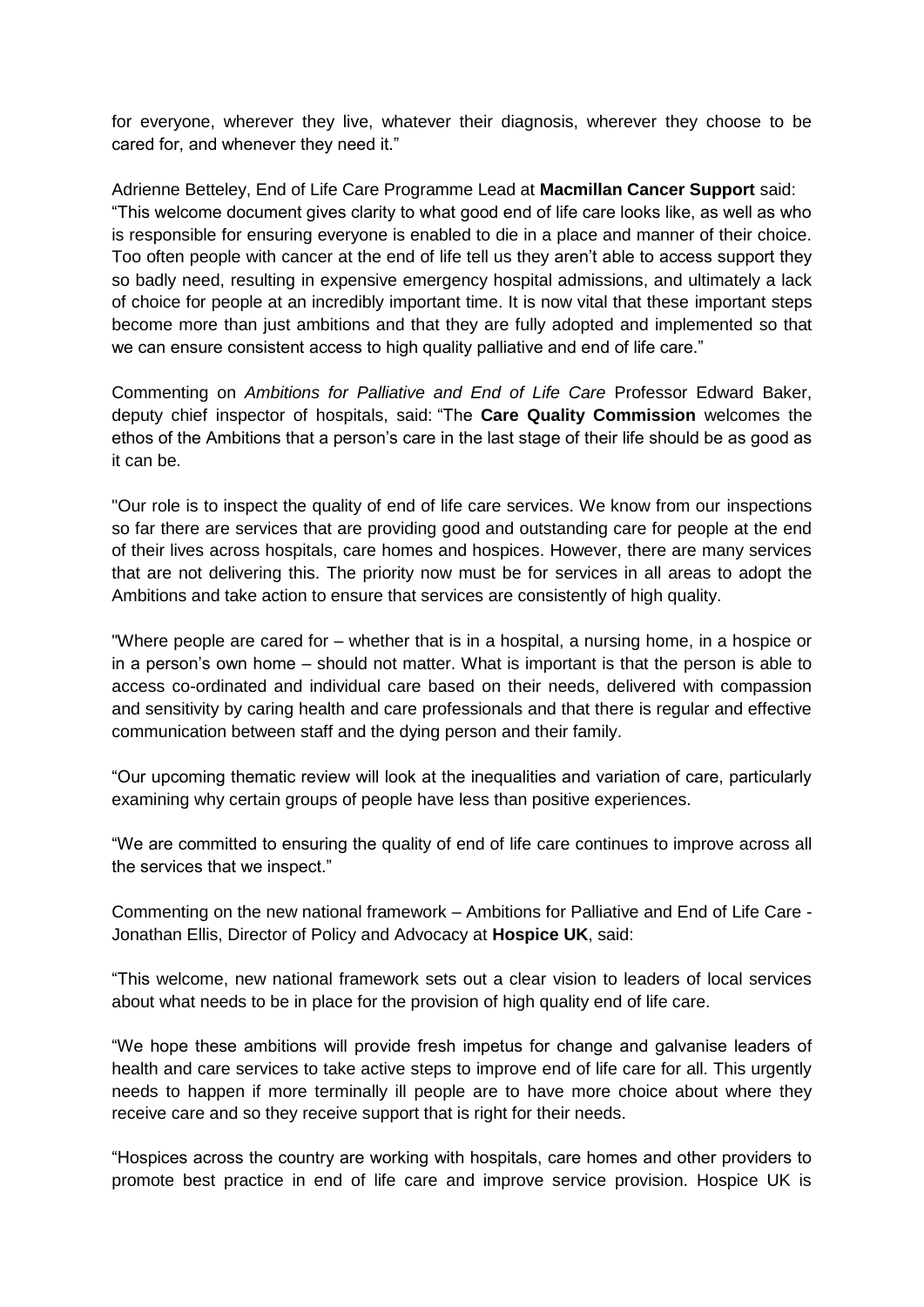committed to working with hospices to expand this work and to turn this new framework's ambitions into reality across all care settings."

Katrina McNamara, Director of Service and Practice Development, **Together for Short Lives** said:

"Planning and talking about end of life care for babies, children and young people is challenging. Many professionals tell us that they struggle to talk about childhood death. Yet when families are supported to make choices that are right for them and plan for their child's end of life care, it can make all the difference. Families need to know that their child will be given the best end of life care that is based on the child's and families individual needs and is right for the child or young person's age. And excellent care and pain and symptom management for a dying child should be central to their care."

"This Ambitions document provides a much needed framework to develop a culture of good end of life planning for all at a local level – based on quality of care and on the wishes of the individual, regardless of their age. Everyone should be supported to have as good death as possible. It's so hard for anyone to cope with childhood death; so we must do everything we can to help fulfill families' end of life wishes for their child as these memories will stay with the family forever."

## **Notes to editor**

### **About the National Palliative and End of Life Care Partnership**

The National Palliative and End of Life Care Partnership has been formed from members of the Association of Directors of Adult Social Services; Association of Ambulance Chief Executives; Association of Palliative Care Social Workers; Association for Palliative Medicine; the Care Quality Commission; College of Health Care Chaplains; General Medical Council; Health Education England; Hospice UK; Macmillan Cancer Support; Marie Curie; National Bereavement Alliance; National Care Forum; National Council for Palliative Care; National Palliative Care Nurse Consultants Group; National Voices; NHS England; Patients Association; Public Health England; Royal College of GPs; Royal College of Nursing; Royal College of Physicians; Social Care Institute for Excellence; Sue Ryder; and Together for Short Lives.

This statement of our collective ambition represents the start of our work. We will follow this statement of intent with our own actions and commitments, as individual organisations and collectively.

Download Ambitions for End of Life Care at [www.endoflifecareambitions.org.uk](http://www.endoflifecareambitions.org.uk/)

### **References**

[1] Hospice UK and National Council for Palliative Care (2014) *Mapping England's Health and Wellbeing Boards' vision for dying people*